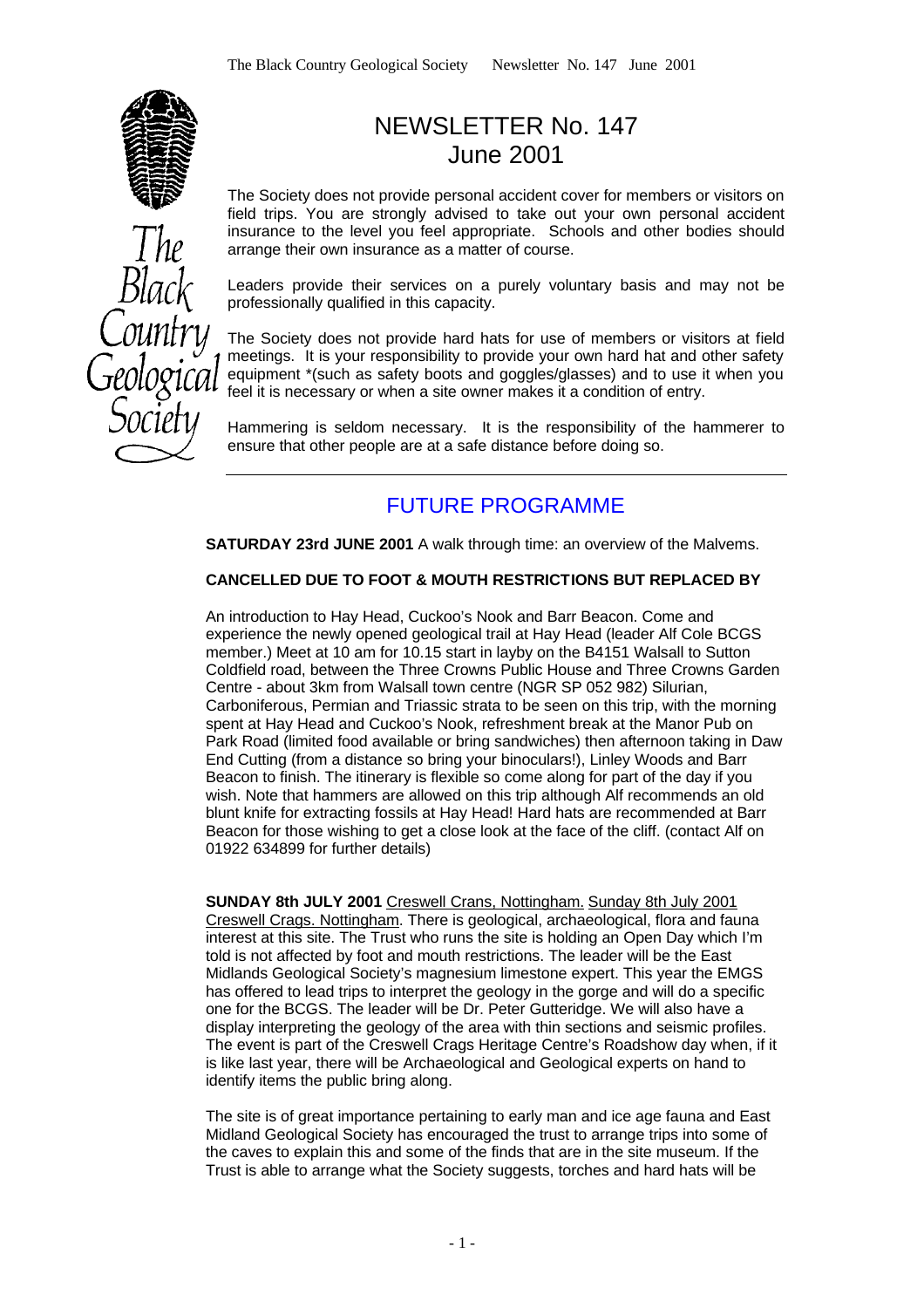necessary and a small charge will be levied for the optional cave tour. Hammering is NOT allowed! The event starts at 11.00 and is open until 4.OOpm. Geological tours are programmed for 11 am (advanced), 12.15 (beginners), 2 pm **(** beginners) but may be rearranged to suit BCGS members if necessary. BCGS members should visit the EMGS stand first on arrival.

To reach the site from Ml Jct 30, follow sign for Barlborough and A616 sign posted Clowne from which road the site is clearly signposted .i.e.Creswell HeritageTrust's Visitor Centre, Crags Road, Welbeck, Worksop, Notts. Telephone is 01909 720378 A packed lunch is suggested. There is parking on site.

**SUNDAY 9th SEPTEMBER 2001** Ice. Water. Frost: the influence of the Ice Age on the landscape of East Shropshire. CANCELLED DUE TO FOOT & MOUTH RESTRICTIONS

**SATURDAY & SUNDAY 22nd & 23nd SEPTEMBER 2001** Dudley Rock and Fossil Fair 2001 has had to be CANCELLED See item below fur further details.

**MONDAY 24th SEPTEMBER 2001** Lecture to be arranged

**SATURDAY 13 OCTOBER 2001**, Walsall Local History Fair 10am till 4pm

Walsall Town Hall, Leicester Street. Walsall

Admission free. A highly successful, enjoyable and interesting event last year - recommend it for anyone interested in Walsall or Black Country history/heritage.

**MONDAY 29th OCTOBER 2001** Lecture: The disposal of carbon dioxide in spent oil wells an ongoing experiment jointly funded by the USA. Canada and Europe. Dr Christopher Rochelle, British Geological Survey.

**NOVEMBER 2nd-4th 2001.** Geologists Association Festival of Geology - Earth Science Fair University of Liverpool. Our Secretary has some details from the Geologists' Association, which she will make available at meetings. Details on the event from Sarah Stafford of the GA on 0207 434 9298 (email geol.assoc@btinternet )

Briefly: Sat 3 Nov at the Foresight Centre: group displays, commercial exhibits, rock & fossil fayre, discovery room

Sat 3 Nov at Dept of Earth Sciences, Liverpool University - geology open day where several lectures will be presented by the dept (details later)

Sun 4 November field excursion programme

**MONDAY NOVEMBER 26th 2001** Lecture: 'Snippets from a Suture' Gordon Hillier of Shropshire Geologica1 Society.

### **EDITORIAL**

This is my last editorial. What can I say? Firstly a big thank you to all who have helped over the last 10 years and sixty editions. I thank you to hose who have so willingly written up lecture and field meetings and especially to those who volunteered to do so. To Sue Fairclough, always so patient with last minute changes, and those who sent, on time, items of programme. It has been a joy to be involved. There has always been such goodwill and enthusiasm from the members. Long may it continue. I'm sorry that my last newsletter has notice of more events cancelled due to events quite outside our control. Attempts will be made to fill in the gaps. I hope that my successor will get even more support from the membership and that BCGS will go from strength to strength. There is already one vacancy on the committee and I have no news of a new editor. Your society really needs YOU!

### ANNUAL GENERAL MEETING 2001

The twenty fifth annual general meeting of the Society was held on 26th March 2001 at the Ward Arms Hotel Dudley. Twenty-six members were present with apologies for absence received from Peter Smith and Steve Powell.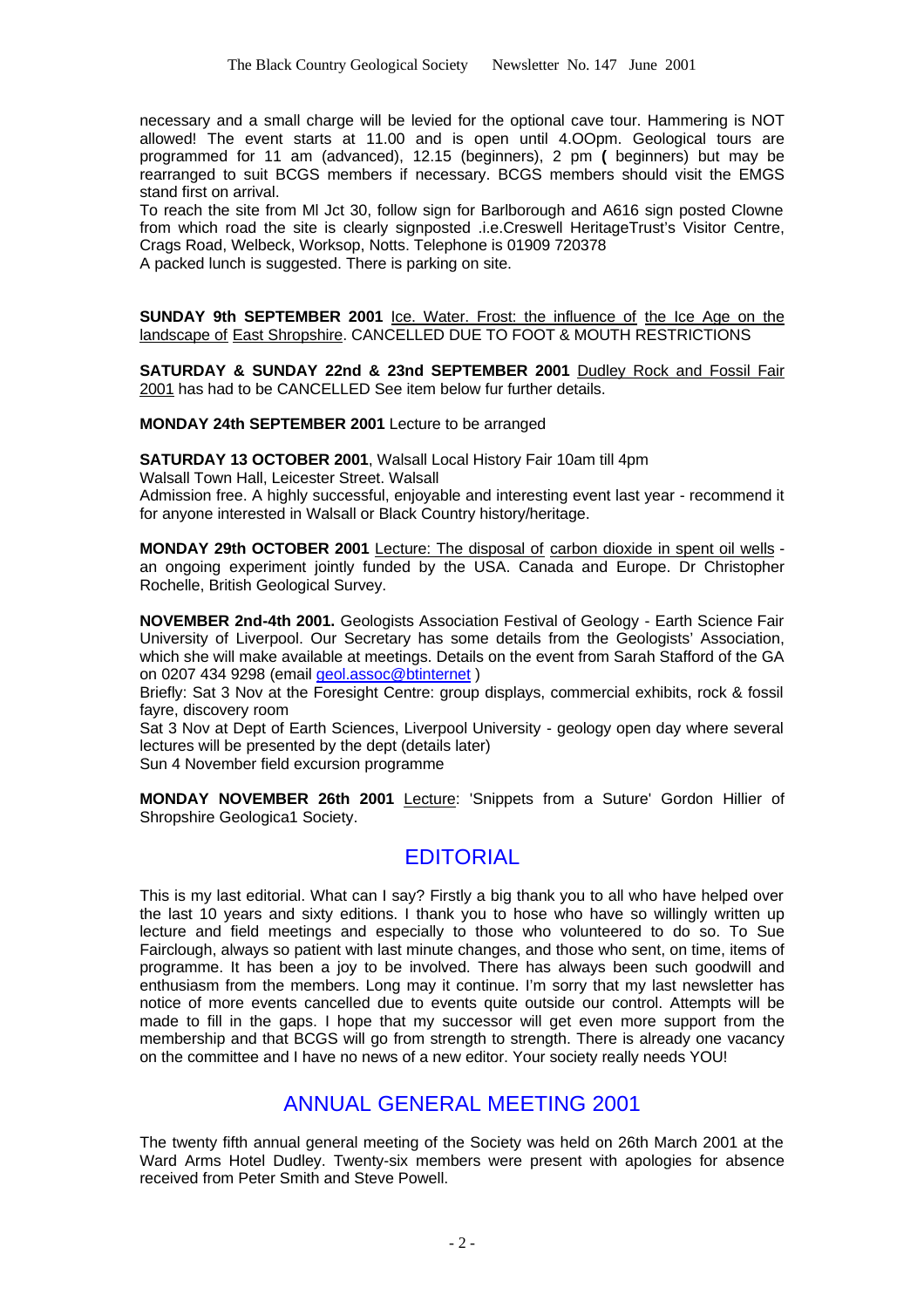Minutes of the 2000 AGM had been distributed, taken as read and approved, proposed by Alan Cutler and seconded by Gordon Hensinan. A statement of the accounts and treasurer's report was presented by Sue Fairclough, following which the chairman, Graham Worton, presented his Annual Report.

The chairman reported that membership levels had remained healthy with a slight increase in all membership categories from 1999 levels. This had again been evidenced throughout the year by enthusiastic attendance of meetings. The past year had been a particularly important one for the society, with a number of special events organised to mark the society's 25"' anniversary. Society members had, once again, various conservation activities. The Chairman's report and statement of accounts was proposed by Steve Hughes and seconded by Bob Fairclough.

The following changes were made to the offices and the committee of the society. Catherine Eales resigned as Field Meetings Secretary and was replaced by Andrew Rochelle, proposed by Sarah Worton and seconded by Sue Fairclough. As a result of the above, the committee is currently short of one 'ordinary' member. The 2001 members are currently:

Chairman: Graham Worton Vice-chairman: Alan Cutler Treasurer: Sue Fairclough Secretary: Sarah Worton Meetings: Gordon Hensman Field Meetings: Andrew Rochelle Members: 1 vacant position Peter Smith Alf Cole Auditor: Martin Normanton

At the end of the meeting the chairman informed the membership of the committee's intention to award small bursaries to two student (group) members of the society who are raising money to take part in geological expeditions. Funding for these awards would be sourced from monies paid to the society for conservation work. Paul Shilston thanked the members involved in this conservation work for donating the money to society funds and by doing so making such awards possible.

Sarah Worton

### REPORTS

Bringing Dinosaurs to Life

**Monday 26 March Lecture**: "Bringing Dinosaurs to Life" by John Martin. Managing Curator, Leicester City Museum.

Is the Lion-dragon statue in Bejing an early attempt to reconstruct an animal from fossil bones? Is a seventeenth century dragon from Rhodes another attempt at palaeontological reproduction? An enormous shark tooth found high in the Swiss Alps was interpreted as a shark of enormous size. demonstrating the scientific technique of interpreting fossils by analogy with living things.

At the Great Exhibition of 1851 Crystal Palace Park was home to three-dimensional reconstructions of the dinosaurs with which we are familiar. Richard Owen, founder of the Natural History Museum, invented the Class dinosauria and recreated the Jurassic and Cretaceous world, and being a great publicist, even held a dinner within a mould of a dinosaur.

John Martin emphasised how belief and philosophy influenced the nature of the reconstructions. Thomas Hawkins collected marine fossils from the Lias and his lithographs were designed to illustrate the variety of God's creation. Richard Owen, although a brilliant anatomist, was also not an evolutionist so his reconstructions were highly developed, mammalian like, warm blooded, perfect: not steps on the ladder of evolution. Conversely, the evolutionists drew them as primitive and lizard like.

In the 1940s, the big brachiosaurs were regarded as being too heavy to support themselves out of water. In fact it has now been established that Brachiosaurus could not have breathed under such depth of water as was depicted. The 1970s had better fossil specimens. Bob Backer, in the USA developed the all singing all dancing dinosaurs standing on two legs.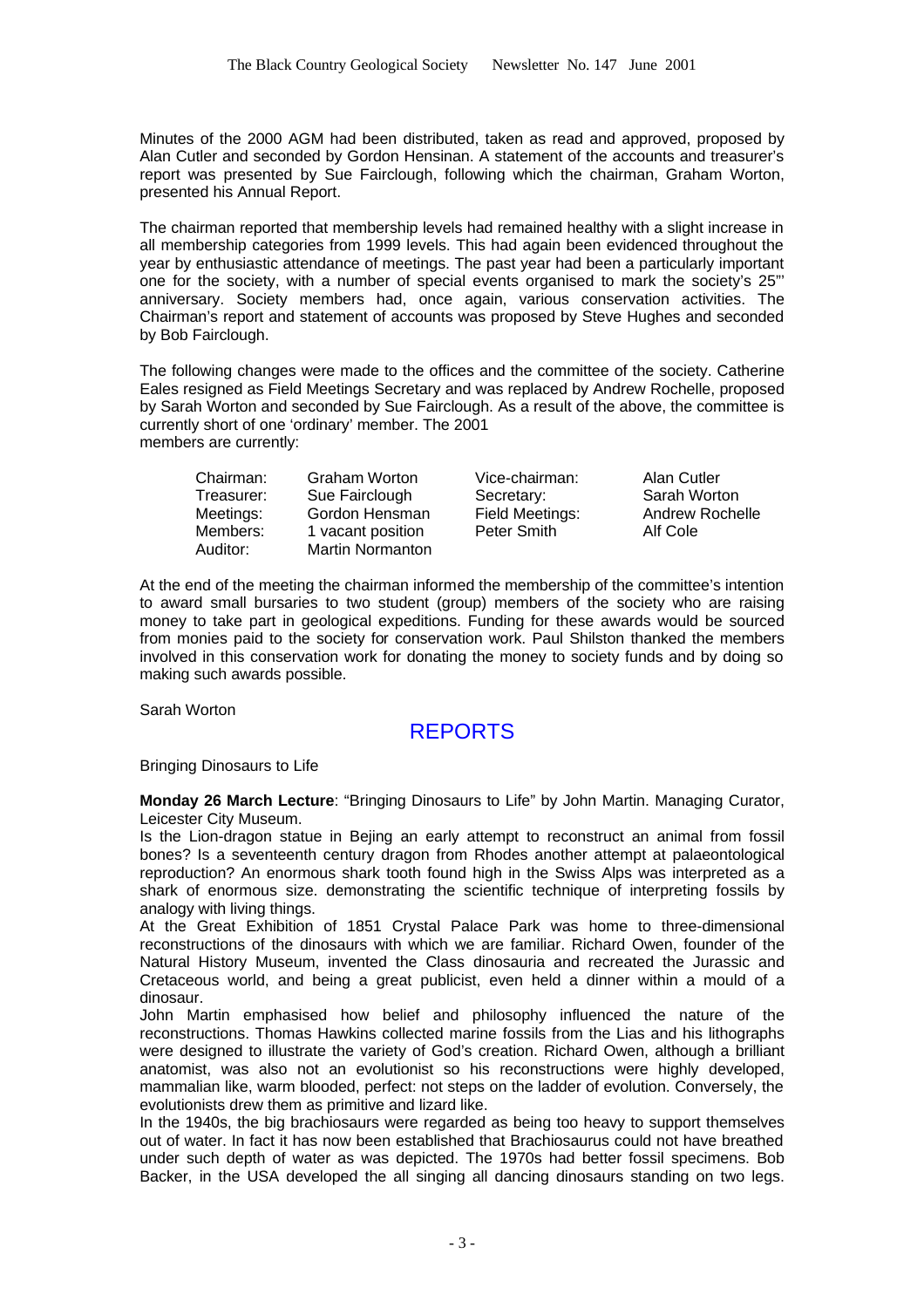(Early hominids were treated in a similar manner, and were subjected to PC (handsome) and non PC (ugly) reconstructions.)

The type specimens of Brachiosaurs were discovered in the l9l0's. The osteoderms were loose. Where should they be placed? O.C.Marsh placed them upstanding in a line along the creatures back. Others had them Wag flat all over the body. Or were there two rows of vertical plates? By the 1990s they were back in a single row again. Too often ideas were simply copied without any reference to scientific evidence.

The Mantel Iguanadon was reconstructed to a length of 30 metres from a single tooth, by scaling up size from an iguana.

A scientific method should fit the fossil bones together, put the muscles as dictated by their scars and pits, and then add the skin.

John Martin developed these ideas with close reference to the Stegosaurs with which he has a research interest stemming from an interest in a femur of a Sauropod in Leicester museum. Mostly the bones are smooth and you can't see the muscle scars. One large groove on the femur marked where a huge muscle attached the root of the tail to the leg. Leicester museum had a whole column of neck vertebra and hung them for an exhibition and in order to get them to articulate altered the length of string hanging each bone until the Sauropod neck had been accurately engineered. With the help of a German palaeontologist they used biomechanical principles to establish the limits of mobility of the Sauropod. It was established that the neural spines which lie above each vertebra have pits front and back into which overlapping ligaments working by tension would brace the neck vertebra. Strange ribs underneath the vertebra were muscle attachments which working by compression stopped the overlapping ribs from collapsing. The maximum lateral and vertical movements of neck and head were an arc 3.5 metres in circumference which seriously limited the creature's ability to "sing and dance" as reconstructed by Bob Backer.

The crocodile has a similarly braced skeleton.

The Sauropod had interspinal air sacks, one at the top and one either side of the vertebra. The evidence is there in the bones. The air sacks may have had a mechanical function and been partially segmented and interlinked by valves.

Where are the nostrils? Great big holes are found high on their forehead. Tapirs have them in a similar position. Did the Sauropod have a proboscis? A forensic scientist from Manchester University reconstructed the face from the musculature and a proboscis seemed likely. The sauropod thus fed through a vacuum cleaner with a hose.

Could they control their temperature? By the end of Cretaceous they were to be found living within the Arctic circle so, in the dark, warm blood would be essential.

All the problems have not been solved but modern reconstructions based on close scientific anatomical studies eliminate some of the wilder speculations of earlier times. Kate Ashcroft

#### OTHER NEWS ITEMS

**Cancellation of the Rock & Fossil Fair.** Graham Worton writes, "It is with great personal sadness that I have to report:

Postponement of the 2001 National Rock & Fossil Fair. This is due to the discovery of dry rot beneath the floors of two of our downstairs galleries at Dudley Museum. It is believed that this was caused due to the corrosion of cast-iron water pipes that have caused localised damp patches beneath the floor where they have slowly leaked for perhaps many years. The disruption that is inevitable now to deal with this has forced the team at the museum to reconsider and adjust the entire exhibitions and events programme for the short and medium term. I should point out that this does not affect the fossil store so the heritage collections are safe!

The problem is one however which demands immediate and substantial action. This will include the removal of the Time Trail in its entirety and additional major structural works to parts of the currently unexposed cellars of the museum. There are uncertainties about the timing and precise extent of the works required. As such we cannot guarantee that we can return the museum to a fit state for the fair within the time available. This issue (and immediately related matters) also demand a considerable staff time commitment which will also heavily impact on the preparations needed to ensure that the fair is of the high standard expected. Under these trying circumstances, we have considered alternative dates but given